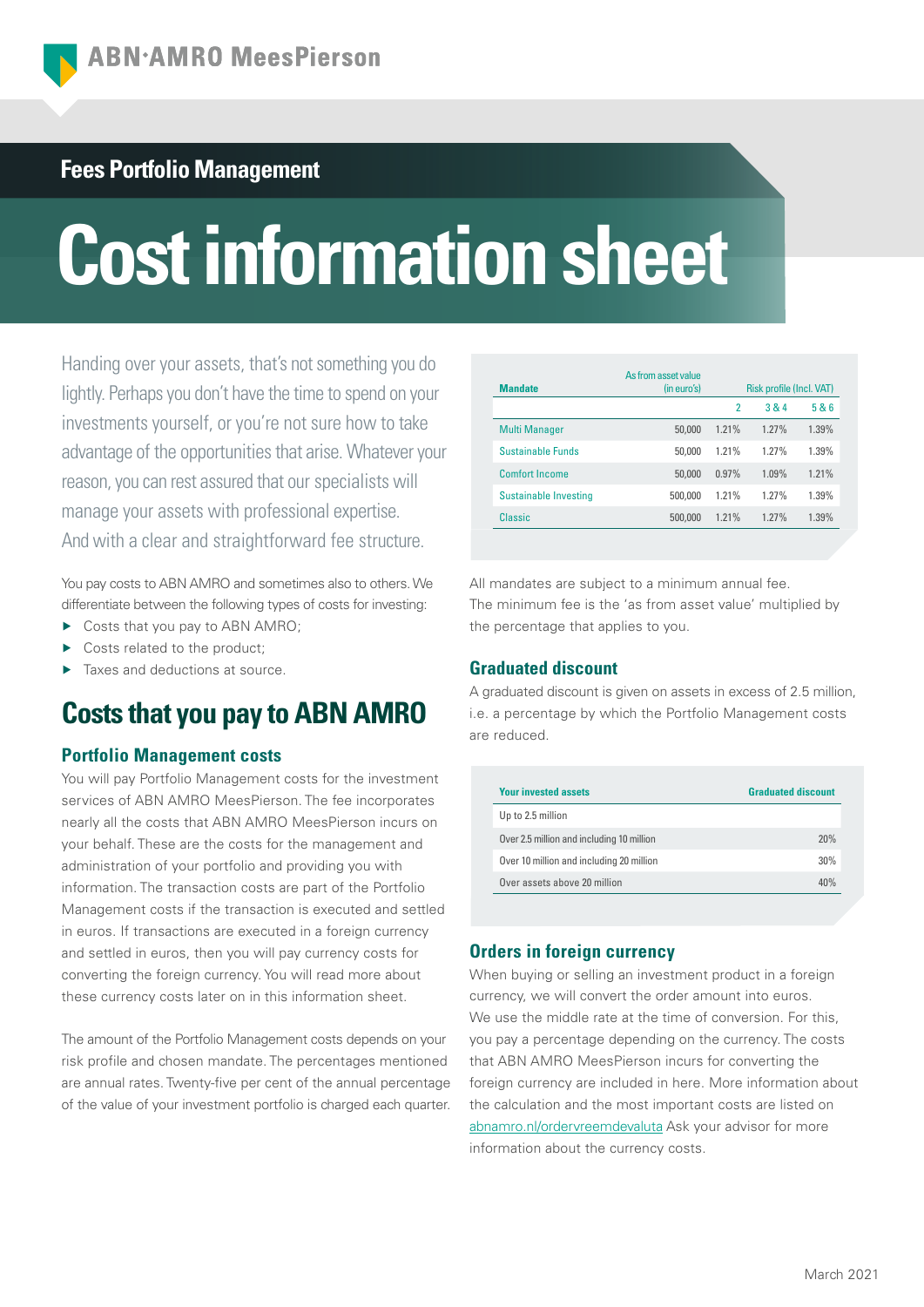## **Administrative work**

In here you can think of costs or which you have placed an order, such as handing over investment products to another bank.

You can see these costs and taxes on your investment report. For additional information about all other types of costs, please go to abnamro.nl/tarievenbeleggen

You also need to take the costs into account for your payment account. For every investment service concept you need a payment account. For the payment account other rates apply. You can find these at abnamro.nl/tarieven

#### **Switching at ABN AMRO's expenses**

Do you want to transfer your investments to ABN AMRO? Then please use our transfer service. This is very convenient. We arrange the transfer and refund the costs that your old bank charges, up to €1,500.00 (including VAT) per 12 months. Please go to abnamro.nl/overstapservicebeleggen for more information.

# **Costs that you pay to others**

## **Costs related to the product (product costs)**

#### **Product costs**

If you invest in investment funds, there are some additional product costs, such as ongoing charges.

The ongoing charges depict the costs that an investment fund makes. This include management costs and additional expenses, such as legal fees, the accounting fee and other operational costs. Unpaid interest rates usually also fall under the ongoing charges. The investment fund calculates the ongoing charges per fund class over a period of twelve months and are settled automatically in the price of the investment fund. The ongoing charges are in the Key Investment Information Document (KIID) of the investment fund. You find the KIID on [abnamro.nl/fondsen](https://www.abnamro.nl/nl/prive/beleggen/koersinformatie/beleggingsfondsen.html) in the product information of the investment funds. Other costs charged by the investment fund itself for the managing that fund can be found in the rates card with additional information.

#### **Costs Single Manager Mandates and Funds of Mandates**

In our discretionary mandates the investment portfolio can invest in so-called 'Single Manager Funds' and 'Fund of Mandates'. These are investment funds that are managed for ABN AMRO MeesPierson by external investment managers.

ABN AMRO Investment Solutions, a specialised part of the ABN AMRO Group, selects these investment managers. The costs charged by ABN AMRO Investment Solutions for the activities they perform as well as the costs of the external investment managers to the 'Single Manager Mandates' and 'Funds of Mandates', are also part of the product costs.

## **Taxes and deductions at source**

#### **Foreign taxes**

Taxes are sometimes payable on transactions abroad. These are calculated directly and charged to you. We then remit these taxes to the relevant authority. Taxes that are frequently payable on the purchase value of transactions are:

- ▶ United Kingdom: 0.50% stamp duty
- ▶ Ireland: 1.00% stamp duty
- ▶ France and French companies: 0.30% financial transaction tax (FTT)
- ▶ Italy and Italian companies: 0.10% financial transaction tax (FTT)
- ▶ Spain and Spanish companies: 0.20% financial transaction tax' (FTT).

#### **Costs and return**

For investing you pay costs. These costs lower your return. With investing you also run a risk. Therefore, consider whether investing is (still) suitable for you. It is possible that saving is more suitable for you. You will find more information about investing at ABN AMRO at abnamro.nl/voorwaardenbeleggen or in the investment conditions.

abnamromeespierson.nl | financialfocus.nl